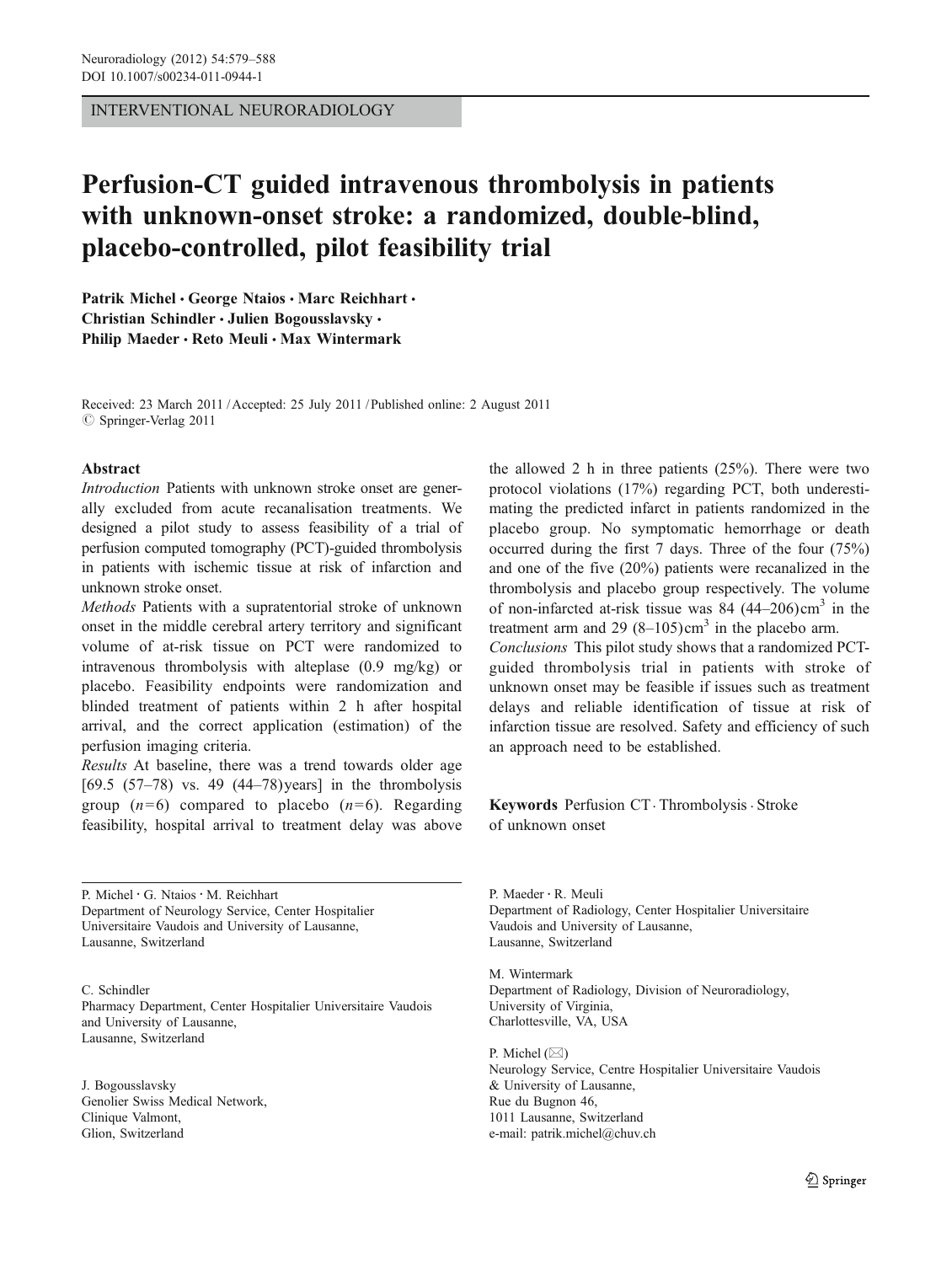## Introduction

The implementation of intravenous thrombolysis with recombinant tissue plasminogen activator (rTPA) in the late 1990s after the results of the National Institute of Neurological Disorders and Stroke rtPA Stroke trial [\[1](#page-8-0)] was a cornerstone in the acute management of ischemic stroke. The results of the European Cooperative Acute Stroke Study (ECASS) III [\[2](#page-8-0)] and the Prolyse in Acute Cerebral Thromboembolism II trial (PROACT II) [[3](#page-8-0)] may allow for a longer time window for acute recanalisation if approved by authorities, although the publication of these studies has already lead to a rapid and lasting increase of thrombolysis in acute stroke patients [\[4](#page-8-0)]. The reasons why a majority of patients do not receive thrombolytic treatment are late hospital arrival and unknown time of stroke onset. For example, 33.1% of all stroke patients admitted to our institution between 2003 and 2008 were of unknown onset, with the typical case being wake-up strokes or aphasic patients who suffered a stroke without any witness [[5](#page-8-0)]. The only trial specifically aimed at treating wake-up stroke patients has, based on standard neuroimaging, produced negative results [[6](#page-8-0)].

Modern imaging like perfusion computed tomography (PCT) and diffusion and perfusion-weighted magnetic resonance (DWI-PWI-MRI) have been investigated for prediction of tissue infarction. On MRI for example, final infarct can be predicted with rather good accuracy with acute DWI [\[7](#page-8-0)], and with very high accuracy with subacute fluidattenuated inversion recovery [[8\]](#page-8-0). Properly executed PCT is well tolerated, readily available, and is currently performed in many centers as part of a standard CT protocol, which also includes non-contrast CT and CT angiography [[9\]](#page-8-0). Although it requires further validation [[10\]](#page-8-0), systematic evaluations of thresholds have been performed to predict tissue infarction and identify at-risk ischemic brain [[11](#page-8-0), [12\]](#page-8-0).

Up to now, all mismatch-based thrombolysis trials set an upper threshold for the onset-to-intervention interval, which ranged from 6 h  $[13, 14]$  $[13, 14]$  $[13, 14]$  $[13, 14]$  to 9 h  $[15–17]$  $[15–17]$  $[15–17]$  $[15–17]$ . On the contrary, no randomized trial has yet been performed in unknown-onset stroke patients, although a at-risk tissue may still persist up to 18 h in 44.1% of patients [[18\]](#page-8-0) and in 37.1% of wake-up patients [\[19](#page-8-0)].

The main aim of this pilot study was to assess the feasibility of performing a randomized PCT-guided thrombolysis trial in patients with a limited volume of predicted tissue infarct, significant volumes of tissue at risk of infarction, and unknown stroke onset.

## Methods

This was a single-center, prospective, randomized, doubleblinded, placebo-controlled, phase II study to investigate

the feasibility of r-TPA administration in patients with acute ischemic stroke of unknown onset and a large volume of atrisk brain tissue assessed by PCT. The study was approved by the hospital ethics committee. Signed informed consent was obtained from all patients or a proxy if the patient could not be consented. This study was not registered in <http://www.clinicaltrials.gov> because it was initiated before 2005 (when the registration of randomized controlled trials became mandatory). This report was written in accordance with the CONSORT reporting guidelines [[20,](#page-9-0) [21\]](#page-9-0).

## Study population

Patients with a supratentorial stroke including the territory of the middle cerebral artery were eligible for the study. Stroke onset was considered "unknown" when the exact time of stroke onset was estimated with more than 1 h uncertainty. Furthermore, hospital arrival had to be too late for standard IV thrombolysis within 3 h since last proof of good health, which was the time limit recommended by professional societies and accepted by national authorities during the study period. Finally, last proof of well-being had to be not more than 24 h. The other inclusion and exclusion criteria are presented in Table [1.](#page-2-0) Based on expected low chance of finding patient fulfilling all inclusion/exclusion criterion in a single center, and the pilot character of the study, we aimed at recruiting 12 patients over a 2-year period. All clinical outcomes were assessed by National Institute of Health Stroke Scale score (NIHSS)- and Rankin-certified stroke neurologists.

## Imaging protocol

CT, PCT, and CTA were performed on a General Electrics Lightspeed 16 advantage (16 detectors; General Electric Company, Fairfield, CT, USA) until November 2005, and a General Electrics Lightspeed VCT (64 detectors) thereafter, using their commercially available software. For the PCT, acquisition delay was 7 s after injection of 50 ml of iohexol (300 mg/ml of iodine; Accupaque 300, Amersham, Oslo, Norway) with a rate of injection of 5 ml per second into an antecubital vein using a power injector (Stellant® DCT Injection System; Medrad, Warrendale, PA, USA). Two injections with acquisition of two 10-mm slices each were acquired. The PCT data were transferred to a workstation and analyzed using perfusion analysis software to create parametric maps of mean transit time (MTT), cerebral blood flow (CBF), and cerebral blood volume (CBV) map utilizing a deconvolution software developed by Philips Medical Systems (Cleveland, OH, USA). The CTPpredicted infarct and at-risk ischemic tissue were semiautomatically calculated by the software using the appropriate MTT and CBV thresholds (MTT>145% of the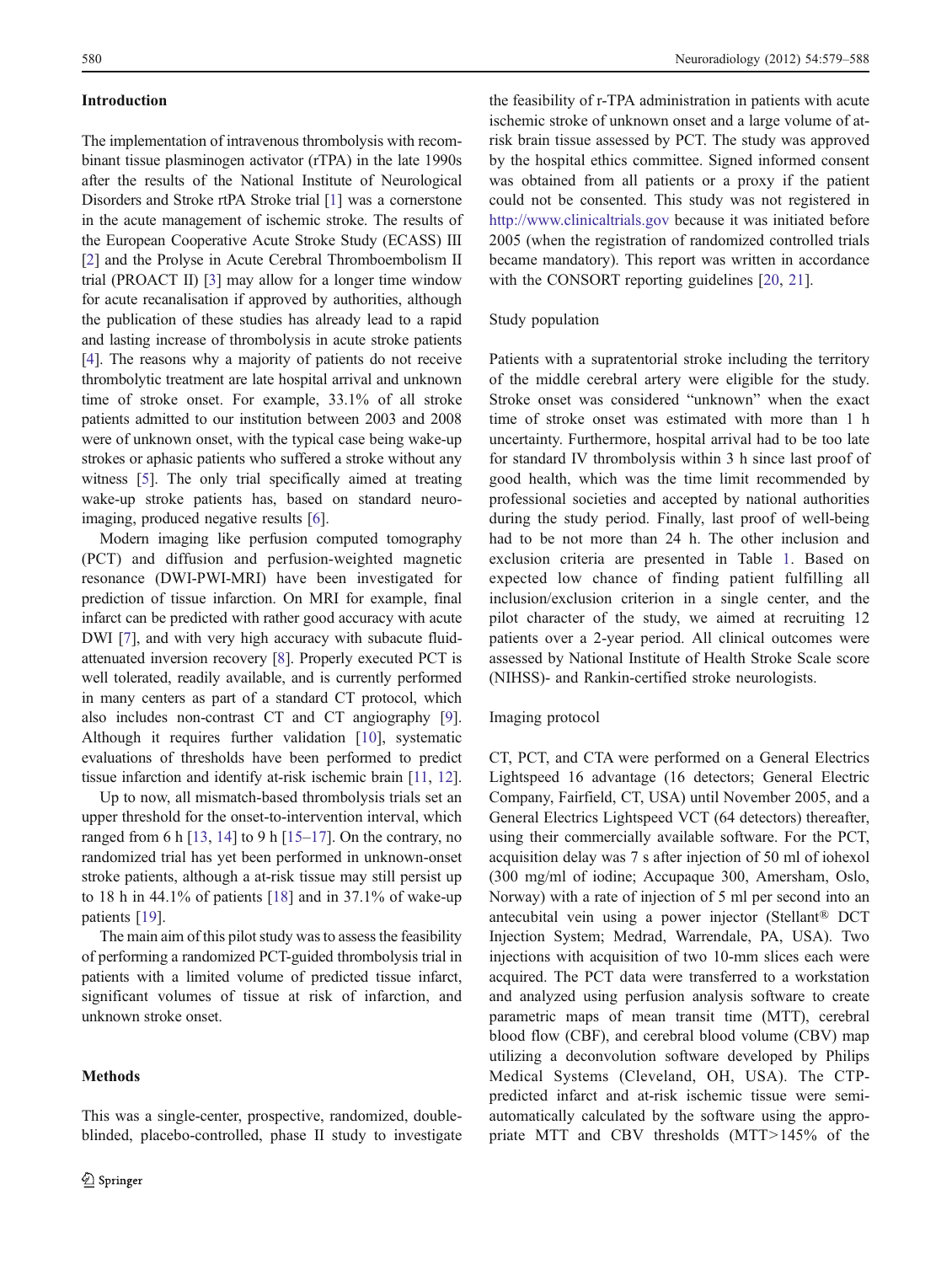#### <span id="page-2-0"></span>Table 1 Inclusion and exclusion criteria

| Inclusion criteria                                               | Exclusion criteria                                                              |
|------------------------------------------------------------------|---------------------------------------------------------------------------------|
| Informed consent                                                 | Epileptic seizure at stroke onset                                               |
| Unknown stroke onset                                             | Presentation with coma                                                          |
| Age 18-80 years                                                  | Rapid clinical improvement or minor stroke (NIHSS, $\leq 6$ )                   |
| NIHSS 6-22 at the start of treatment                             | Symptoms or signs suggestive of a subarachnoid hemorrhage                       |
| Hemispheric stroke syndrome                                      | SBP>185 or DBP>110, which does not respond to 10 mg i.v. labetalol              |
| Pre-stroke modified Rankin score=0-1 and Barthel index $\geq$ 95 | Hypo- $(\leq 2.7 \text{ mmol/l})$ or hyperglycemia $(\geq 22.2 \text{ mmol/l})$ |
| $CT$ -to-treatment interval $(< 60$ min)                         | Thrombocytopenia $\leq 100,000/\mu$ l                                           |
| Favourable PCT profile (Fig. 1)                                  | International normalized ratio > 1.5                                            |
|                                                                  | Activated partial thrombin time>33 s                                            |
|                                                                  | Pregnancy, terminal illness                                                     |
|                                                                  | Known allergy to iodine                                                         |
|                                                                  | Metformin <24 h before contrast injection                                       |
|                                                                  | Creatinine>150 mmol/l (unless on chronic dialysis)                              |
|                                                                  | History of intracranial hemorrhage                                              |
|                                                                  | Recent stroke or traumatic brain injury $(\leq 3 \text{ months})$               |
|                                                                  | Recent traumatic cardiac massage $(\leq 10 \text{ days})$                       |
|                                                                  | Recent arterial puncture at a non-compressible site $(\leq 7 \text{ days})$     |
|                                                                  | Recent gastrointestinal bleeding or hematuria $(\leq 21$ days)                  |
|                                                                  | Recent major surgery $(\leq 14 \text{ days})$                                   |
|                                                                  | Substantial occlusion of the extracranial internal carotid artery               |
|                                                                  | Intracranial hemorrhage in NCCT                                                 |
|                                                                  | Suspicion of aneurysm or intracranial vascular malformation in NCCT and CTA     |

NIHSS National Institute of Health Stroke Scale score, CT computed tomography, NCCT non-contrast CT, CTA CT angiography, SBP/DBP systolic/diastolic blood pressure, PCT perfusion CT

contralateral side values and CBV<2.0 mL/100 g to define PCT-predicted infarct core; MTT>145% of the contralateral side values and  $CBV > 2.0$  mL/100 g to define at-risk ischemic tissue) [\[11\]](#page-8-0). These thresholds, although expressed partially as absolute values, are relative values and depend on the acquisition and calculation software. These reconstructions require the radiologist to assess the quality of input and output function and to select cerebral arteries and veins for the deconvolution process

In the acute situation, reconstruction of PCT was performed by the on-call radiologist in training, and a visual estimation of predicted infarct and at-risk ischemic tissue was performed after semi-automated reconstruction by a stroke neurologist (PM) and the same radiologist. For the final analysis, images were reconstructed by an experienced neuroradiologist (MW). In addition to measuring the volume of the predicted infarct and of the tissue at risk using the computer software, he compared the ischemic volumes (predicted infarct and tissue at risk) with the entire MCA territory of the individual patient and expressed this as percentages. For this, 100% of the MCA territory was determined for each patient using estimated borders of the territory.

CTA was performed immediately before or after CTP; results of CTA were not used as an inclusion/exclusion criterion.

Selection criteria based on perfusion CT

We used systemically evaluated thresholds to generate PCT images, which allow approximate prediction of infarct and of tissue at risk [\[11](#page-8-0)]. It has been shown that the benefit of thrombolysis (a) is reciprocally associated with the extent of the initially predicted infarct volume and becomes unfavorable when this exceeds 30–40% of the territory of the middle cerebral artery (MCA) [[22,](#page-9-0) [23](#page-9-0)] and (b) increases with a high ratio of tissue at risk/predicted infarct [[13,](#page-8-0) [14\]](#page-8-0). Based on these findings, we set an upper limit for the extent of predicted infarction, which should not exceed 30% of the MCA territory. In addition, we set a variable threshold for the extent of the at-risk brain tissue as shown in Fig. [1,](#page-3-0) where stroke index is defined as at-risk tissue/( at-risk tissue+predicted infarct): With little predicted infarct and relatively small at-risk tissue, thrombolysis was considered worth-performing and safe, whereas in case of a larger predicted infarct, the patient should have more at-risk tissue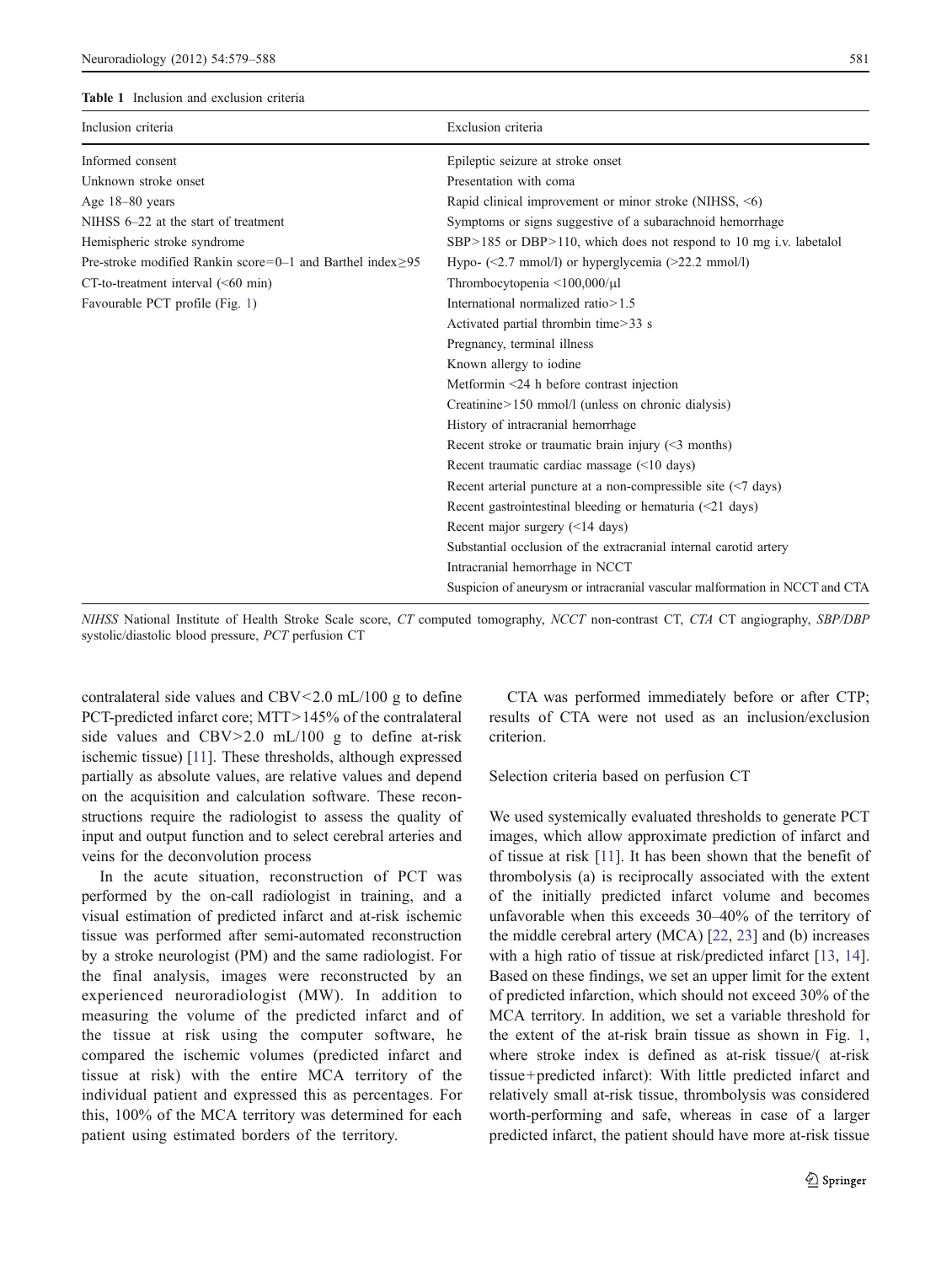<span id="page-3-0"></span>to be treated. This concept was chosen to limit the risk of bleeding and increase the chances of a treatment response.

## Treatment protocol

The rTPA (Actilyse® Boehringer Ingelheim GmbH, Germany) was administered intravenously at a dose of 0.9 mg/ kg of body weight (maximum of 90 mg), with 10% of the dose as a bolus infusion and the rest 90% as an hourly infusion. Placebo consisted of lyophilized powder produced in the hospital's pharmacy. Both regimens (rTPA and placebo) were placed in identical bottles by the hospital pharmacy and were indistinguishable in appearance. The general management of patients followed international guidelines valid during the study period [\[24](#page-9-0)].

# Randomization and allocation to treatment

Randomization was performed on a 1:1 basis according to a random number table generated by an independent hospital pharmacist who was not involved in patient management and outcome assessment. Enrollment of patients and allocation to treatment was performed by blinded treating physicians. All medical personnel involved in the study were blinded during treatment and outcome assessment, except for the pharmacy. Unblinding was performed by the hospital pharmacy after all patients had completed their follow-up of 3 months.

## Primary outcome

The main aim of the study was feasibility, as measured by (a) delay from hospital arrival to treatment≤2 h and (b) the

Fig. 1 Patients were eligible for inclusion in the study if the values of predicted infarct size and stroke index were in the green area. On the contrary, values at the red area lead to exclusion from the study because thrombolysis in these situations was considered to be potentially unsafe. Stroke index: at-risk tissue/(at-risk tissue+ predicted infarct). MCA Middle cerebral artery. Asterisk and plus symbol correspond to patients randomized to placebo and rTPA

respectively

correct application of the PCT-inclusion criteria (details see below) in all patients. The rather long arrival-to-treatment delay was chosen because it included acquisition and interpretation of perfusion imaging, informed consent, and the randomization process.

## Secondary outcomes

Secondary endpoints included symptomatic and asymptomatic intracerebral hemorrhage at 24 h and 4 days after treatment (assessed by CT or MRI respectively) according to the ECASS II criteria [[22](#page-9-0)] and mortality at 7 and 90 days.

We also assessed the volume of at-risk brain tissue on PCT, which survived as compared to the T2W MRI lesion at day 4, complete recanalisation (defined as no or <50% narrowing on the control CTA at 24 h in all initially occluded arteries), neurological outcome (NIHSS) at 1, 7, and 90 days, and dependency (modified Rankin score and Barthel index) at 90 days.

## Monitoring

Patients were monitored closely in the intermediate care stroke unit for clinical worsening and complications and appropriate examinations were performed if this occurred. At 24 h, repeat non-contrast CT with circle of Willis CT angiography was performed in all patients, and at 4 days, cerebral MRI with MR angiography was obtained in all patients. An interruption of the study was pre-planned if more than three patients suffered symptomatic hemorrhage. In such case, the pharmacy department would have broken

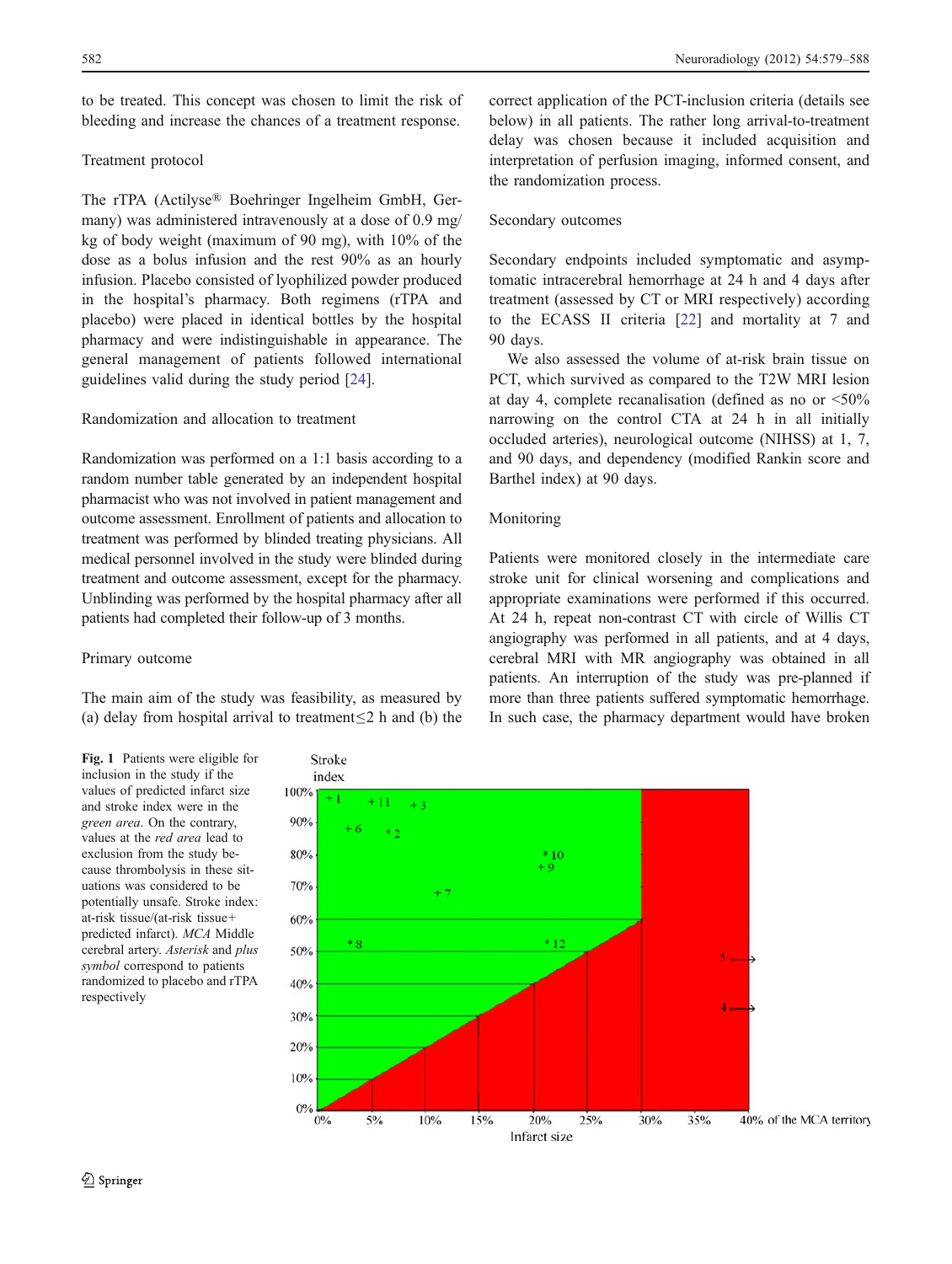

Fig. 2 Study flow diagram. Patients may have had multiple reasons for not being eligible for the trial. NIHSS National Institute of Health Stroke Scale score, MCA middle cerebral artery, LMWH low molecular

weight heparin, INR international normalized ratio, PCT perfusion CT, MRI magnetic resonance imaging, rTPA recombinant tissue plasminogen activator. Asterisk Previous modified Rankin score ≤2

the randomization code of the already enrolled patients and informed two board-certified neurologists not participating in the study so that they could evaluate whether symptomatic hemorrhage (or death) was attributable to rtPA and whether the study should be terminated.

## Statistical analysis

Analysis was performed on an intention-to-treat basis. Continuous variables are reported as median (range). Comparisons were performed by Fisher's exact test for categorical variables and Wilcoxon test for continuous variables. The level of significance was set at  $95\%$  ( $p=0.05$ ). The statistical analysis was performed with Stata Statistical Software (Release 10. College Station, TX, USA: StataCorp LP 2007).

## Results

Of the 1090 consecutive patients with an acute  $\leq 24$  h after symptom onset) ischemic stroke admitted to the stroke unit or intensive care of our institution between 06/2004 and 12/ 2007 (3.5 years), 12 patients were randomized to rTPA or placebo (Fig. 2). Of the randomized patients, nine (75%) suffered a wake-up stroke (four in the rTPA group and five in the placebo group). The others were strokes with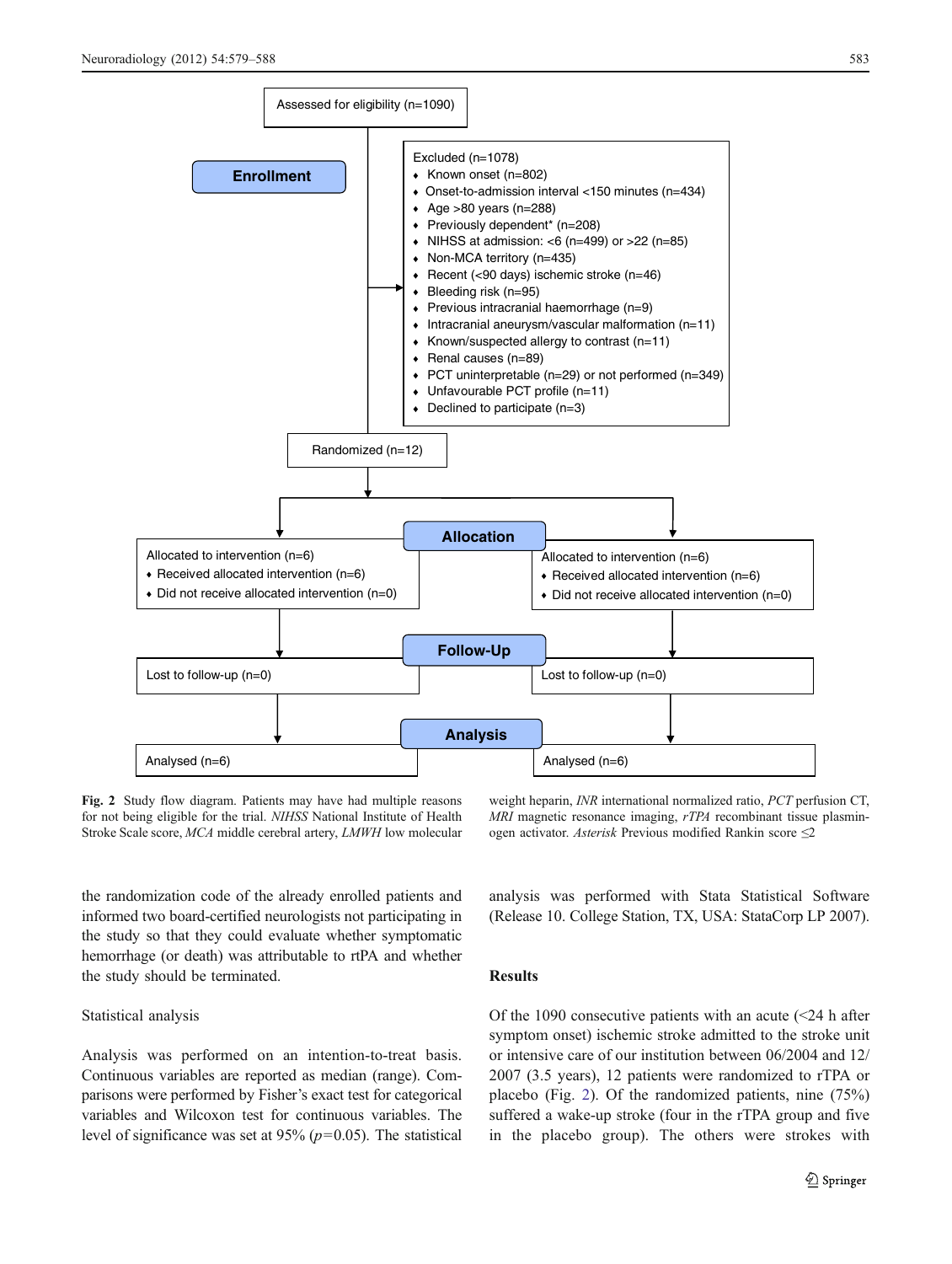unknown onset with last proof of well-being during daytime. The ischemic lesion affected the right hemisphere in four patients in the placebo group and two in the active treatment arm. There were no significant differences in gender, NIHSS at admission, and time interval between last proof of well-being and onset of treatment between the active treatment and the placebo groups. However, there was a trend towards older age and higher NIHSS in the active treatment arm and to higher predicted infarct volumes in the placebo group (Table [2](#page-6-0)).

Door-to-needle time was a median of 113 (75–205)min, and three patients received treatment or placebo beyond the goal of 2 h: two patients in the placebo group (at 138 and 205 min.) and one in the rtPA group (131 min).

Reanalysis of PCT data after the end of the study showed protocol violations in two patients, both in the placebo arm. They were randomized based on favorable appearing perfusion profiles in the emergency room. The reanalyzed predicted infarct volumes of these two patients in fact exceeded the threshold described in Fig. [1](#page-3-0) and were beyond 30% of the MCA territory

No patients were lost to follow-up. Regarding safety, there was no symptomatic intracranial hemorrhage or death during the first 7 days after randomization, and there were five asymptomatic hemorrhagic transformations at 4 days (three in the rTPA group and two in the placebo group). The volume of noninfarcted at-risk tissue and recanalization rates were higher in the active treatment arm. Neurological and clinical outcome in patients treated with rTPA was not worse compared to placebo patients (Table [3](#page-7-0)). Figure [3](#page-7-0) presents an example of a patient who was randomized to, and has received rt-PA, with subsequent recanalisation and favorable outcome.

## **Discussion**

This pilot study shows that a randomized PCT-guided thrombolysis trial in patients with stroke of unknown onset is partially feasible. Difficulties included protocol violations regarding door-to-needle time in 25% of patients and in respecting the prespecified perfusion-imaging criteria in 16.7% of patients.

Adding perfusion and arterial imaging criteria to decisions on treatment strategy is likely to increase the delay to treatment initiation. Given the importance of time in traditional thrombolysis protocols [[25\]](#page-9-0), such additional imaging needs to be shown feasible and of additive value [\[26,](#page-9-0) [27](#page-9-0)]. Our median door-to-needle time of 113 (75–205) min may be partially explained by the need for reconstruction of PCT threshold maps, signed informed consent, and randomization procedures. It may show limits of the feasibility of such a thrombolysis protocol and should clearly be reduced in future trials. Secondly, the fact that initial calculations of PCT volumes performed at the emergency room were imprecise in two out of 12 patients (and hence, lead to an incorrect inclusion) is of concern and needs to be improved. Although this rate is similar to the rate of protocol violations of the non-contrast CT based "1/3 MCA territory rule" observed in another, large thrombolysis trial [\[23](#page-9-0)], the recent CT-based ECASS-3 trial had a low rate of radiological protocol violations of only 2.1% [[2\]](#page-8-0). Thirdly, the recruitment period had to be enlarged from the planned 2–3.5 years to recruit the 12 patients in a single center, hinting at a rather restricted number of eligible and patients for such a trial.

A recent combined analysis of randomized thrombolysis trials found no convincing evidence to support that the risk of serious or fatal symptomatic hemorrhage increases with late initiation of thrombolysis [\[25](#page-9-0)]. In this sense, the main argument against late administration of rTPA in stroke patients would be the potential lack of efficacy, which could be due to lack of at-risk tissue or more resistance to recanalizing occluded arteries. Hypothetically, the demonstration of at-risk tissue may be as important as time in order to identify responders to acute recanalisation treatments. This concept seems to be supported by data from patients treated within 6 h who underwent perfusion imaging before thrombolysis [[13,](#page-8-0) [14](#page-8-0)].

We also restricted our study to patients with small volumes of predicted infarct, which may allow limiting the hemorrhage risk [\[28](#page-9-0)]. Indeed, no symptomatic hemorrhage or death occurred in our study during the first 7 days after rTPA administration, but our number of patients treated is too small to assume safety with this protocol. When assessing recanalisation, growth from predicted to final infarct and survival of at-risk tissue as a potential surrogate marker for efficacy of thrombolysis, we found no signs of adverse effects.

The only randomized controlled perfusion-imagingbased thrombolysis study so far did not show a benefit in a late-time window [[17\]](#page-8-0). The employment in the present study of a variable threshold incorporating not only the relative size of at-risk tissue but also the initial infarct size prediction may have lead to a more optimal selection of patients. Although a combination of non-contrast CT, CTA source imaging, and assessment of collaterals may be an alternative strategy for identifying patients with particular benefits of risk of (late) recanalisation, the advantage of using semi-automated threshold-based CTP reconstructions is that quantification of infarct prediction and at-risk tissue becomes less operator dependent because there it is (a) less subject to subjective visual estimations and (b) has predefined thresholds, which have been identified by systematic analysis of CTP generated values [\[11](#page-8-0), [12](#page-8-0)]. On the other hand, using sophisticated perfusion imaging criteria for patient selection may severely limits the pool of patients that are eligible for treatment.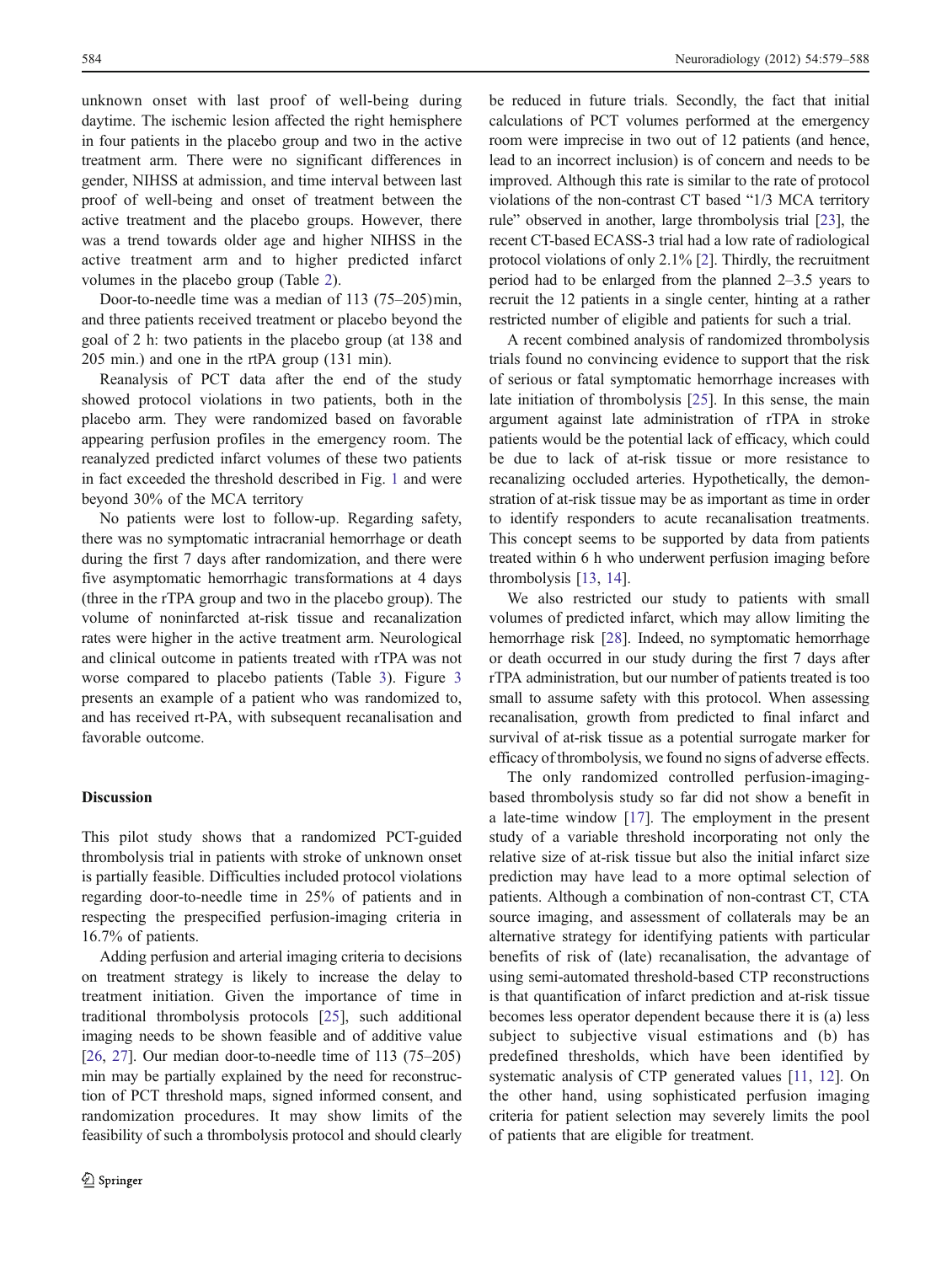<span id="page-6-0"></span>Table 2 Baseline characteristics

| Patient characteristics                     | rTPA group $(n=6)$   | Placebo group $(n=6)$ |
|---------------------------------------------|----------------------|-----------------------|
| Demographics, time intervals                |                      |                       |
| Age (years)                                 | $69.5(57-78)$        | 49 (44–78)            |
| Female gender                               | $3(50.0\%)$          | $3(50.0\%)$           |
| Prehospital modified Rankin score=0         | $6(100\%)$           | $5(83.3\%)$           |
| LPW-to-treatment time (minutes)             | 564 (390-805)        | 437.5 (330-656)       |
| Admission-to-treatment time (minutes)       | $109.5(85-131)$      | $113(75-205)$         |
| Wake-up strokes                             | 4(66.7%)             | $5(83.3\%)$           |
| Vital signs                                 |                      |                       |
| Temperature (°C)                            | $36.0 (34.2 - 37.0)$ | $35.4(34.4-36.1)$     |
| Systolic blood pressure (mmHg)              | 153 (109-200)        | $134(100-196)$        |
| Diastolic blood pressure (mmHg)             | $83(70-98)$          | $81.5(65-92)$         |
| Heart rate $(min^{-1})$                     | $67(62-109)$         | $67(50-92)$           |
| Laboratory values                           |                      |                       |
| Serum creatinine (µmol/l)                   | $89(66-104)$         | 81 (68-99)            |
| Glucose (mmol/l)                            | $6.4(5.7-16.8)$      | $7.0(5.5-9.6)$        |
| Total cholesterol (mmol/l)                  | $4.6(3.8-7.4)$       | $6.2(4.5-6.8)$        |
| White blood cell count $(10^3/\text{mm}^3)$ | $9.5(5.4-12.7)$      | $10.0 (4.2 - 13.1)$   |
| Neuroimaging studies                        |                      |                       |
| Initially predicted infarct $(cm3)$         | $12.0(1.1-26.2)$     | $42.0(11.4-179.4)$    |
| Initial at-risk tissue                      | $90.3(30.5-207.8)$   | $75.8(60.4 - 114.6)$  |
| Arterial imaging on admission               |                      |                       |
| MCA segment 1 or 2 occlusion                | $5(50\%)$            | 4(67%)                |
| Extracranial carotid occlusion              | 4(67%)               | 1(17%)                |
| Clinical examination                        |                      |                       |
| NIHSS at admission                          | $17(13-21)$          | $14.5(12-19)$         |
| NIHSS at 4–6 h                              | $13(8-19)$           | $18(11-23)$           |
| NIHSS at 24 h                               | $10.5(7-19)$         | $19.5(6-24)$          |
| Risk factors and medical history            |                      |                       |
| Hypertension                                | 4(66.7%)             | $1(16.7\%)$           |
| Atrial fibrillation                         | $2(33.3\%)$          |                       |
| Dyslipidemia                                | 4(66.7%)             | $3(50.0\%)$           |
| Diabetes mellitus                           | 1(16.7%)             |                       |
| Mechanical or biological valve              |                      |                       |
| Coronary artery                             |                      |                       |
| Active smoking                              |                      | $2(33.3\%)$           |
| Periphery artery disease                    |                      |                       |
| Previous treatment                          |                      |                       |
| Antiplatelet treatment                      | $2(33.3\%)$          | $1(16.7\%)$           |
| Anticoagulant                               |                      |                       |
| Antihypertensives                           | $3(50.0\%)$          | $1(16.7\%)$           |
| Oral hypoglycemic agents                    |                      | $1(16.7\%)$           |
| Insulin                                     |                      |                       |
| Lipid-lowering drugs                        | $2(33.3\%)$          |                       |
| Stroke subtypes                             |                      |                       |
| Atherosclerotic                             | $2(33.3\%)$          |                       |
| Cardioembolic                               | $2(33.3\%)$          |                       |
| Dissection                                  |                      | 4(66.7%)              |
| Undetermined                                | $2(33.3\%)$          | $2(33.3\%)$           |

Data are medians (range) for continuous variables and counts (%) for categorical

rTPA recombinant tissue plasminogen activator, LPW last proof of well-being, NIHSS National Institute of Health Stroke Scale score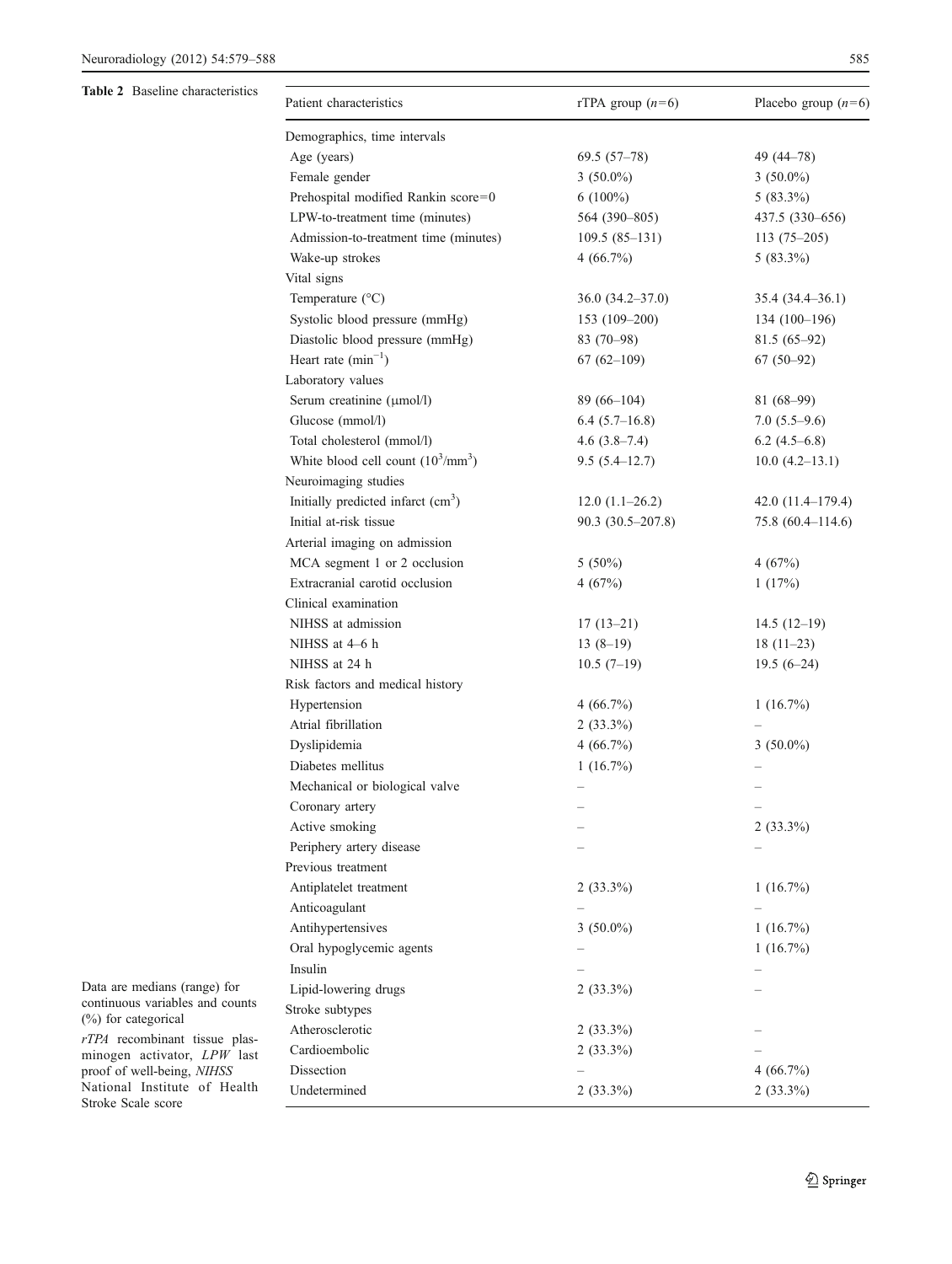| Outcome                                                                     | rTPA group $(n=6)$ | Placebo group $(n=6)$ |
|-----------------------------------------------------------------------------|--------------------|-----------------------|
| Symptomatic hemorrhagic transformation at 24 h/4 days                       | 0/0                | 0/0                   |
| Asymptomatic hemorrhagic transformations at 24 h (CT)                       | 2                  | 2                     |
| Asymptomatic hemorrhagic transformations at 4 days (MRI)                    | 3                  | 2                     |
| Mortality at 7/90 days                                                      | 0/0                | 0/0                   |
| Recanalization                                                              | $3/4^c$ (75%)      | $1/5^{\circ}$ (20%)   |
| Non-infarcted at-risk tissue $(cm3)a$                                       | $84(44-206)$       | $29(8-105)$           |
| NIHSS <sup>b</sup>                                                          | $4(0-6)$           | $9.5(6-15)$           |
| Barthel index <sup>b</sup>                                                  | $95(30-95)$        | $70(80-100)$          |
| Modified Rankin score <sup>b</sup>                                          | $1.5(1-5)$         | $3.0(2-4)$            |
| Favorable functional outcome (Modified Rankin score $\leq 2$ ) <sup>b</sup> | $4/6$ (66.6%)      | $1/6$ (16.6%)         |

<span id="page-7-0"></span>Table 3 Rates of hemorrhagic transformation and mortality and indices of radiological and clinical outcome

For recanalization, non-infarted at-risk tissue, NIHSS Barthel index, and modified Rankin score: numbers represent median values (range) rTPA Recombinant tissue plasminogen activator, NIHSS National Institute of Health Stroke Scale score

<sup>a</sup> Defined as the volume of at-risk tissue on PCT surviving as compared to the T2W MRI lesion at day 4

<sup>b</sup> Assessed at 3 months

<sup>c</sup> The denominator refers to patients with arterial occlusion diagnosed at admission

The results of the present study are limited by its small sample size, leading to a major inequalities in baseline variables, limited amount of information regarding feasibility, and insufficient power to study safety, biological efficacy (such as recanalisation or growth of predicted to final infarct), and clinical efficiency. Higher age, higher

Fig. 3 Example from a 75-yearold man with a wake-up stroke with aphasia and right hemisyndrome, NIHSS=21. Admission perfusion CT (a) performed 8 h 30 min after going to bed. Predicted infarct of 14.1  $\text{cm}^3$  (red) and at-risk tissue of 207.8 cm<sup>3</sup> (green) in the territory of the left middle cerebral artery due to an occlusion of the left MCA main stem (CTA, b). Randomized to intravenous thrombolysis, study drug started 9 h 5 min after last proof of well-being. Complete recanalisation was diagnosed at 24 h CTA (d) with a final infarct volume of  $15.7 \text{ cm}^3$  (5-day DWI-MRI, c). At 3 months, modified Rankin score of 1 and Barthel index of 100

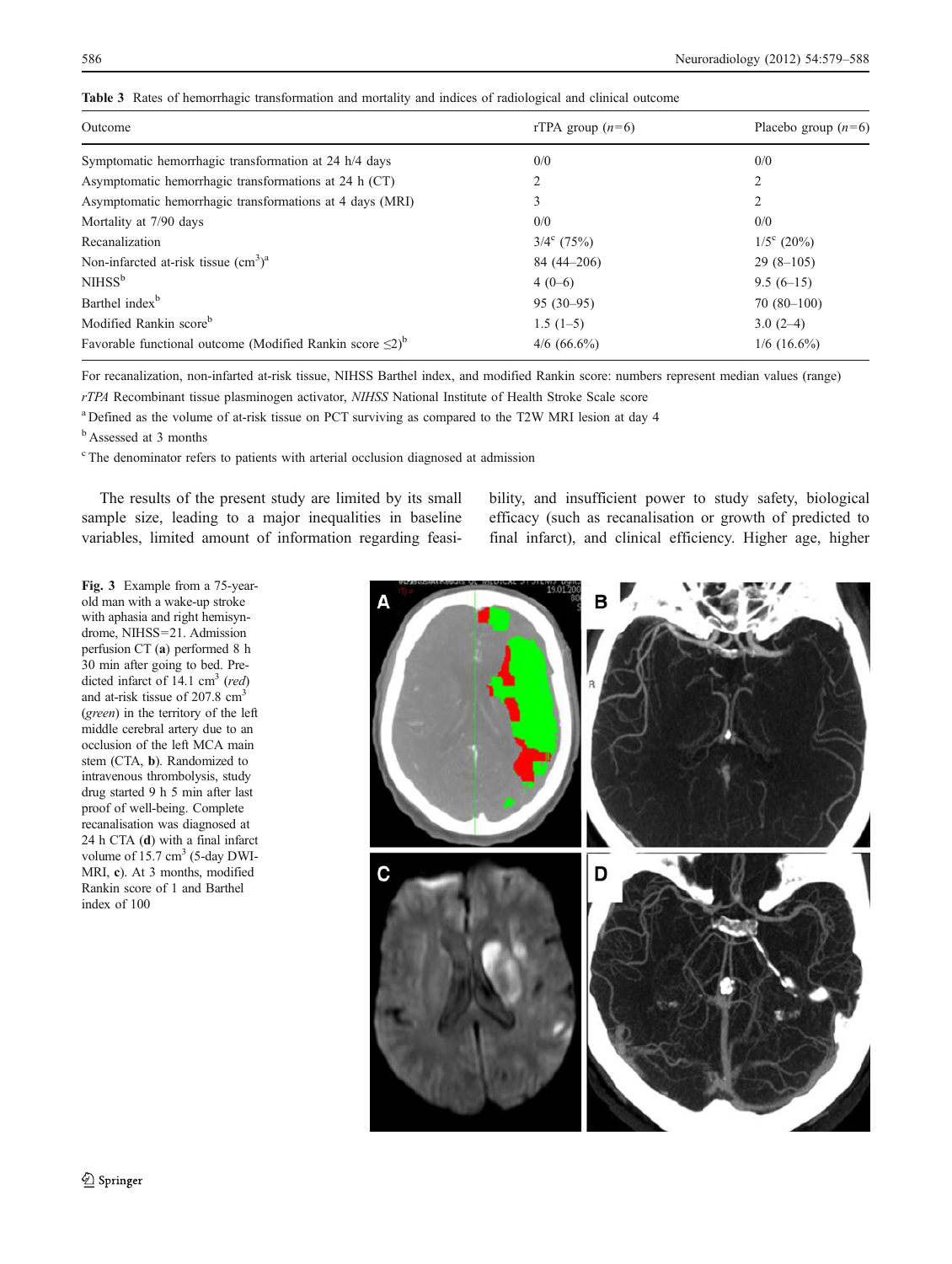<span id="page-8-0"></span>NIHSS, and lower predicted infarct in the rtPA group have potentially opposing influences on radiological and clinical outcomes, but again, numbers are too small for any meaningful adjustments or conclusions regarding efficacy. Secondly, systematic evaluation of infarct prediction by CTP has yielded different predictive threshold models based either on a combination of relative MTT and CBV [11] or on a relative CBF threshold [12]. Finally, arterial imaging was performed but not used for the selection process. This was done because (a) the presence of at-risk tissue on CTP despite the absence of large arterial occlusion may indicate thrombolysable distal vessel occlusion and (b) perfusion imaging is commonly regarded as the technically more challenging part in multimodal acute stroke imaging if compared with acute arterial imaging. Retrospective analysis of the DIAS-2 trial suggests that acute arterial occlusion may better identify thrombolysis responders than mismatch on perfusion imaging [17].

In summary, this pilot study shows that a PCT-guided randomized thrombolysis trial in patients with stroke of unknown onset may be feasible if issues such as delay from hospital arrival to treatment can be resolved and if early infarct prediction by perfusion imaging can be obtained reliably and accurately. Before starting a randomized trial with clinical efficiency as a primary outcome, additional safety and biological efficacy data should be obtained. Such a clinical efficiency trial would then require 357 patients to detect an absolute difference of 15% in favorable outcome (modified Rankin score,  $\leq$ 2) with a power of 80% and a two-sided  $\alpha$  error of 5%, assuming a rate of 55% favorable outcome in the thrombolysis arm [\[29](#page-9-0)] and a dropout rate of 5%.

Acknowledgments A Swiss Cardiology Foundation grant funded parts of the salaries of research personnel involved in the study.

Conflict of interest PM receives funding from Paion and Lundbeck (research support and consulting fees) and Boehringer-Ingelheim (speaker fees, Advisory Board). MW receives funding from the National Center for Research Resources, Grant KL2 RR024130, GE Healthcare and Philips Medical Systems.

#### References

- 1. NINDS Study Group (1995) Tissue plasminogen activator for acute ischemic stroke. The National Institute of Neurological Disorders and Stroke rt-PA Stroke Study Group. New Engl J Med 333(24):1581–1587
- 2. Hacke W, Kaste M, Bluhmki E, Brozman M, Davalos A, Guidetti D et al (2008) Thrombolysis with alteplase 3 to 4.5 hours after acute ischemic stroke. N Engl J Med 359(13):1317–1329
- 3. Furlan A, Higashida R, Wechsler L, Gent M, Rowley H, Kase C et al (1999) Intra-arterial prourokinase for acute ischemic stroke. The PROACT II study: a randomized controlled trial. Prolyse in Acute Cerebral Thromboembolism. JAMA 282(21):2003–2011
- 4. Ahmed N, Wahlgren N, Grond M, Hennerici M, Lees KR, Mikulik R et al (2010) Implementation and outcome of thrombolysis with alteplase 3–4.5 h after an acute stroke: an updated analysis from SITS-ISTR. Lancet Neurol 9(9):866–874
- 5. Michel P, Odier C, Rutgers M, Reichhart M, Maeder P, Meuli R et al (2010) The Acute STroke Registry and Analysis of Lausanne (ASTRAL): design and baseline analysis of an ischemic stroke registry including acute multimodal imaging. Stroke 41(11):2491– 2498
- 6. Adams HP Jr, Leira EC, Torner JC, Barnathan E, Padgett L, Effron MB et al (2008) Treating patients with 'wake-up' stroke: the experience of the AbESTT-II trial. Stroke 39(12):3277–3282
- 7. Chemmanam T, Campbell BC, Christensen S, Nagakane Y, Desmond PM, Bladin CF et al (2010) Ischemic diffusion lesion reversal is uncommon and rarely alters perfusion-diffusion mismatch 1. Neurology 75(12):1040–1047
- 8. Tourdias T, Renou P, Sibon I, Asselineau J, Bracoud L, Dumoulin M et al (2011) Final cerebral infarct volume is predictable by MR imaging at 1 week 1. AJNR Am J Neuroradiol 32(2):352–358
- 9. Wintermark M, Reichhart M, Cuisenaire O, Maeder P, Thiran JP, Schnyder P et al (2002) Comparison of admission perfusion computed tomography and qualitative diffusion- and perfusionweighted magnetic resonance imaging in acute stroke patients. Stroke 33(8):2025–2031
- 10. Wintermark M, Albers GW, Alexandrov AV, Alger JR, Bammer R, Baron JC et al (2008) Acute stroke imaging research roadmap. Stroke 39(5):1621–1628
- 11. Wintermark M, Flanders AE, Velthuis B, Meuli R, van Leeuwen M, Goldsher D et al (2006) Perfusion-CT assessment of infarct core and penumbra: receiver operating characteristic curve analysis in 130 patients suspected of acute hemispheric stroke. Stroke 37(4):979–985
- 12. Bivard A, McElduff P, Spratt N, Levi C, Parsons M (2011) Defining the extent of irreversible. Cerebrovascular Diseases 31 (3):238–245
- 13. Albers GW, Thijs VN, Wechsler L, Kemp S, Schlaug G, Skalabrin E et al (2006) Magnetic resonance imaging profiles predict clinical response to early reperfusion: the diffusion and perfusion imaging evaluation for understanding stroke evolution (DEFUSE) study. Ann Neurol 60(5):508–517
- 14. Davis SM, Donnan GA, Parsons MW, Levi C, Butcher KS, Peeters A et al (2008) Effects of alteplase beyond 3 h after stroke in the Echoplanar Imaging Thrombolytic Evaluation Trial (EPI-THET): a placebo-controlled randomised trial. Lancet Neurol 7 (4):299–309
- 15. Furlan AJ, Eyding D, Albers GW, Al-Rawi Y, Lees KR, Rowley HA et al (2006) Dose Escalation of Desmoteplase for Acute Ischemic Stroke (DEDAS): evidence of safety and efficacy 3 to 9 hours after stroke onset. Stroke 37(5):1227–1231
- 16. Hacke W, Albers G, Al-Rawi Y, Bogousslavsky J, Davalos A, Eliasziw M et al (2005) The Desmoteplase in Acute Ischemic Stroke Trial (DIAS): a phase II MRI-based 9-hour window acute stroke thrombolysis trial with intravenous desmoteplase. Stroke 36  $(1):66-73$
- 17. Hacke W, Furlan AJ, Al-Rawi Y, Davalos A, Fiebach JB, Gruber F et al (2009) Intravenous desmoteplase in patients with acute ischaemic stroke selected by MRI perfusion-diffusion weighted imaging or perfusion CT (DIAS-2): a prospective, randomised, double-blind, placebo-controlled study. Lancet Neurol 8(2):141–150
- 18. Darby DG, Barber PA, Gerraty RP, Desmond PM, Yang Q, Parsons M et al (1999) Pathophysiological topography of acute ischemia by combined diffusion-weighted and perfusion MRI. Stroke 30 (10):2043–2052
- 19. Silva GS, Lima FO, Camargo EC, Smith WS, Singhal AB, Greer DM et al (2010) Wake-up stroke: clinical and neuroimaging characteristics. Cerebrovasc Dis 29(4):336–342